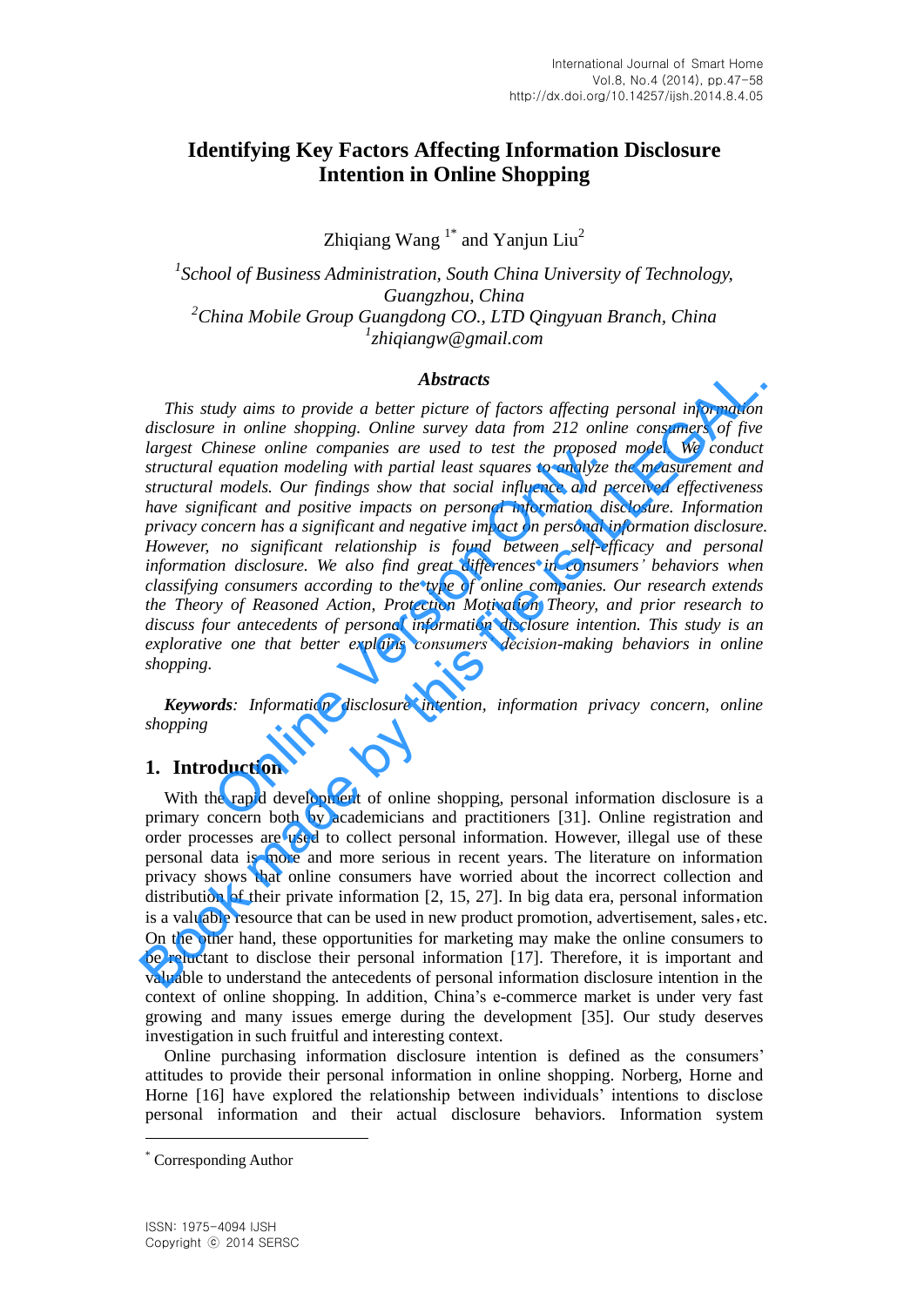researchers have found that consumers who have the information privacy concern will take actions to reduce the risk of private information leakage, such as being reluctant to provide information, providing incorrect information, or deleting their information from website [27]. Such behaviors may have significant impacts on the e-commerce companies that rely on individualized products or services [25, 33]. However, there is limited research that focusing the information disclosure intention in online shopping. Li [13] conducted a comprehensive literature review of the theories in online information privacy research. A comprehensive framework is proposed concerning two related tradeoffs: the privacy calculus and the risk calculus. The two tradeoffs suggest three kinds of antecedents of intention to disclose: attitude toward disclosure, subjective norm for disclosure, and privacy self-efficacy. Based on these theoretical arguments, a large sample empirical test is required.

This study attempts to fill the research gap by empirically investigating the effects of several antecedents of information disclosure intention. Based on the seminal work of Li [13] and other literature, we investigate information privacy concern, social influence, self-efficacy, and perceived effectiveness. We also control the potential effects of purchasing intention and characteristics of respondents. We expect to provide empirical justification of the influencing factors of information disclosure intention in Chinese online shopping context.

This study is organized into the following sections. The conceptual model and related hypotheses will be developed based on the literature and practices in information system literature. These will be followed by research methodology and statistical analyses. Subsequently, the analytical results will be explained and discussed. Finally, the managerial implications and research limitations will be presented.

## **2. Theoretical Framework**

The conceptual model in this study is show in Figure 1. As it is shown, we identify four factors (information privacy concern, social influence, self-efficacy, and perceived effectiveness) as the most relevant antecedents of information disclosure intention in current research context. We propose that they will have significant effects on information disclosure intention by controlling purchasing intention, income, degree, age, and sex. We will discuss the four antecedents in the following sections. g mention and characteristics of responsions. We expect<br>on of the influencing factors of information disclosure<br>popping context.<br>ady is organized into the following sections. The conceptt<br>s will be developed based on the l

### **2.1. Theory of Reasoned Action (TRA)**

According to TRA, consumers' intention of information disclosure is determined by attitude and subjective norm [26]. In this study, we use information privacy concern and social influence to represent attitude and subjective norm respectively. Information privacy concern refers to the online shopping consumers' focus on the information collection, information control, and information usage of the online shopper [15]. It has been found that online users provide incomplete or false information if they have great concern of the information disclosure [24]. In an online B-to-C research, Eastlick, Lotz and Warrington [6] found that consumers' privacy concern has negative impact on consumers' purchasing intention directly and indirectly through trust. In addition, internet privacy concern was found to be negatively related to consumers' online transaction intention [4]. In a further study, Dinev, Hart and Mullen [5] found that privacy concern is negatively related to information disclosure intention. Thus, we propose that: This stoay actions to the reaction through the constanting in vectors of the fileration and only several antecedents of information disclosure intention. Based on the seminal work of Li [13] and other literature, we inves

*H1: The greater the information privacy concern, the more likely that consumers intend to disclose personal information in online shopping.*

Social influence is one kind of subjective norm. It is the extent to which consumers' information disclosure behavior is determined by their social norm. According to TRA,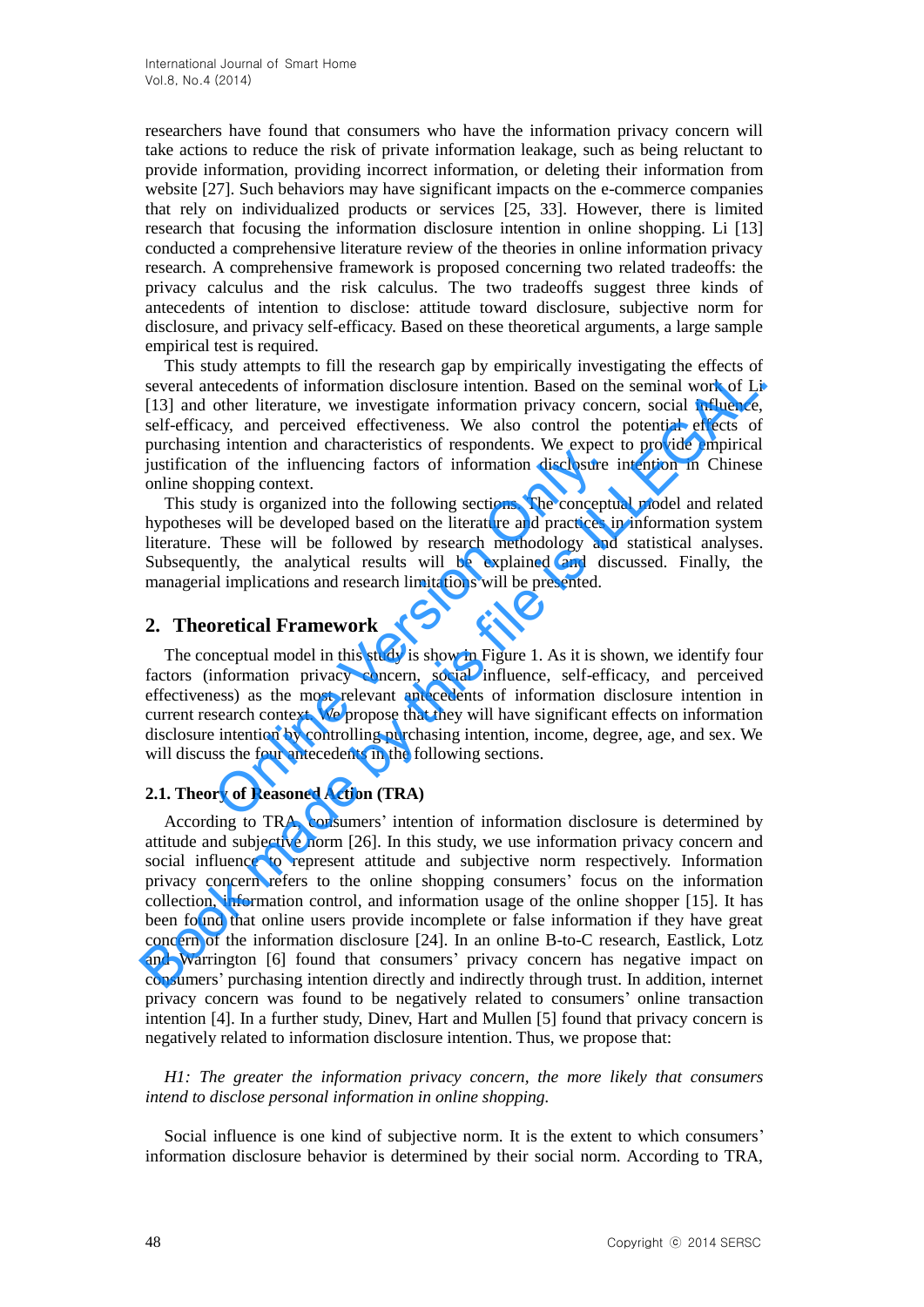personal behavioral intention is determined by attitudes and subjective norm [8]. In technology adoption literature, subjective norm is seen as predictor of behavior intention. For example, Hsu and Lu [10] found that subjective norm positively influence online game users' intention to play online game. Thus, we propose that:

*H2: The greater the social influence, the more likely that consumers intend to disclose personal information in online shopping.*

#### **2.2. Protection Motivation Theory (PMT)**

According to PMT, two aspects are important for preventing individuals from threats: threat appraisal and coping appraisal [13]. Threat appraisal indicates the perceived severity and probability of the threat. Coping appraisal indicates the intention and capability of individuals to take effective preventative actions against the threat. The two aspects also reflect the perceived privacy risk and privacy control [32]. Consistent with PMT, perceived effectiveness and self-efficacy is included in this study. Perceived effectiveness is the perceived effectiveness of the online companies' security safeguards against information disclosure threat [14]. Consistent with the arguments in the Technology Acceptance Model [3], individuals would like to continue the usage of the website of the online companies if they perceive the usefulness of the security safeguards of the companies. The literature of service quality also supports the positive impact of perceived effectiveness on information disclosure intention [1]. Thus, we propose that: by sure threat [14]. Consistent with the odel [3], individuals would like to continies if they perceive the usefulness of the atture of service quality also supports the nformation disclosure intention [1]. Thus *ceived ef* capability of individuals to take effective preventative actions against the threat. The two sapacets also reflect the perceived privacy risk and privacy control [32]. Consistent with PMT, perceived effectiveness and self

*H3: The greater the perceived effectiveness of website security, the more likely that consumers intend to disclose personal information in online shopping.*

In this study, self-efficacy refers to a online consumer's belief that the consumer is able to conduct a set of behaviors to achieve certain goals [12]. Self-efficacy reflects the level of confidence that one consumer has to protect oneself from threats [22]. PMT suggests that self-efficacy is a very important factor to demonstrate individuals' intention to prevent themselves from threat [23]. In information technology adoption literature, self-efficacy was found to have positive impact on use of information technology [11, 29]. Self-efficacy enables online consumers to take actions to cope with the information disclosure threat [12, 14]. Thus, we propose that: efficacy is a very im<br>hemselves from threa<br>locy was found to have p<br>acy enables online co<br>threat [12, 14]. Thus,<br>e greater the self-effic

*H4: The greater the self-efficacy of privacy, the more likely that consumers intend to disclose personal information in online shopping.*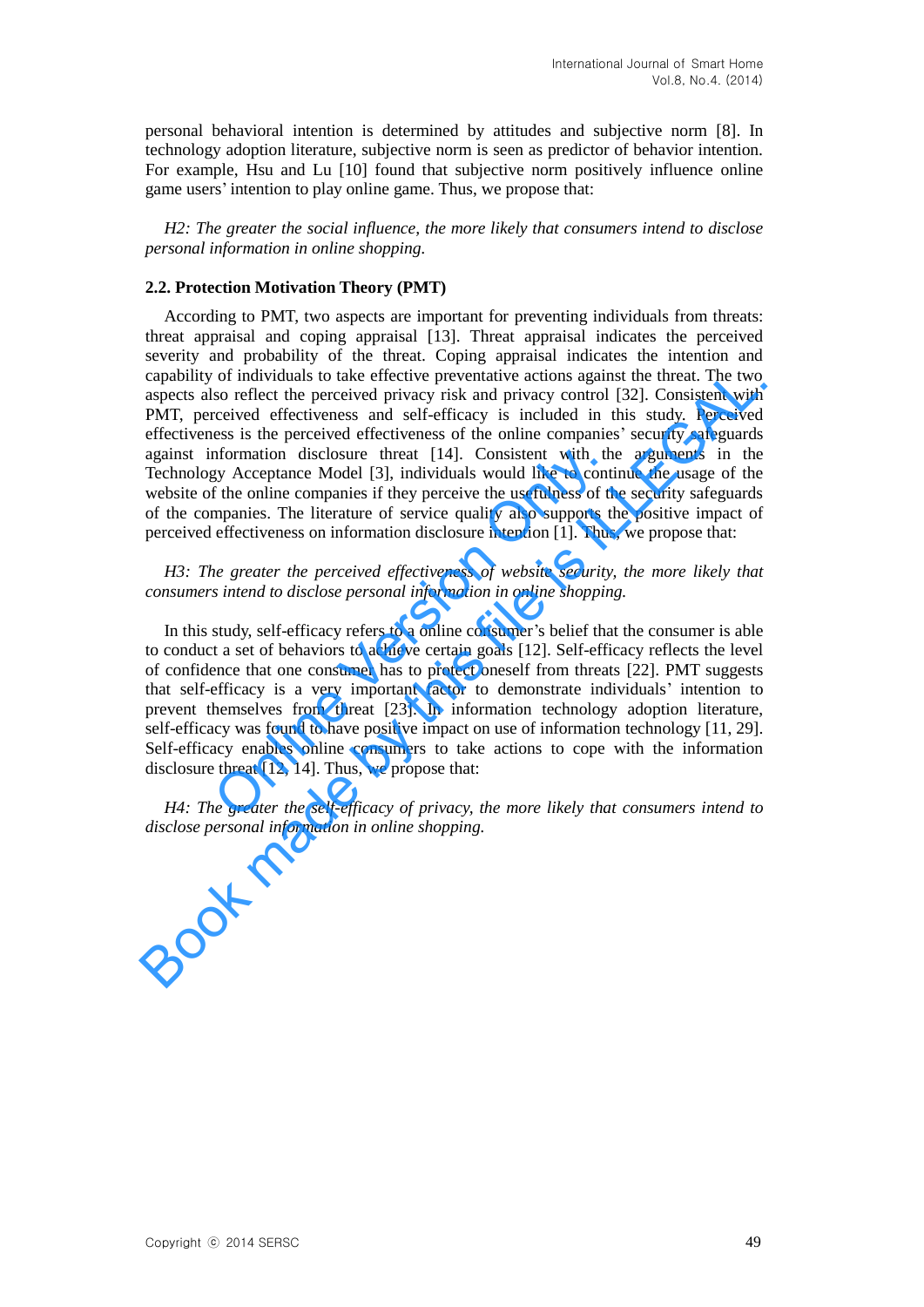

**Figure 1. Conceptual Model**

# **3. Method**

## **3.1. Data Collection**

Data were collected through online and offline process. The target respondents were the consumers who had online purchasing experiences. The respondents were checked by the first section of the questionnaire. They were asked whether they have experiences of online purchasing experiences and which online companies that they often bought from. If they had no experiences, the survey was terminated. Totally, we had 238 completed questionnaires. Among these completed questionnaires, 34 were deleted due to the incomplete answers. Finally, we had 204 valid samples for data analysis. The characteristics of the respondents are shown in Table 1. Figure 1. Conceptual Model<br>
Collection motivation theory<br>
Figure 1. Conceptual Model<br>
nod<br>
Collection<br>
Never collected through online and offline process. The tar,<br>
mers who had online purchasing experiences. The respond<br> **EXECUTE:**<br> **EXECUTE:**<br> **EXECUTE:**<br> **EXECUTE:**<br> **EXECUTE:**<br> **EXECUTE:**<br> **EXECUTE:**<br> **EXECUTE:**<br> **EXECUTE:**<br> **EXECUTE:**<br> **EXECUTE:**<br> **EXECUTE:**<br> **EXECUTE:**<br> **EXECUTE:**<br> **EXECUTE:**<br> **EXECUTE:**<br> **EXECUTE:**<br> **EXECUTE:**<br> **EXEC** 

| Characteristics | Category           | Number | Percentage |
|-----------------|--------------------|--------|------------|
| <b>Sex</b>      | Male               | 107    | 52.5       |
|                 | Female             | 97     | 47.5       |
|                 | Less than 3000 RMB | 148    | 72.5       |
| Income          | 3001 -5000         | 35     | 17.2       |
|                 | 5001 -8000         | 13     | 6.4        |
|                 | Above 8000         | 8      | 3.9        |
| Age             | Below 20           | 5      | 2.5        |
|                 | $20 - 30$          | 196    | 96.1       |
|                 | Above 30           | 3      | 1.5        |
| Degree          | <b>Others</b>      | 16     | 7.8        |
| Undergraduate   |                    | 105    | 51.5       |
|                 | Graduates          | 83     | 40.7       |

# **3.2. Measures**

All the measures are adapted from existing literature. Seven point Likert scale are used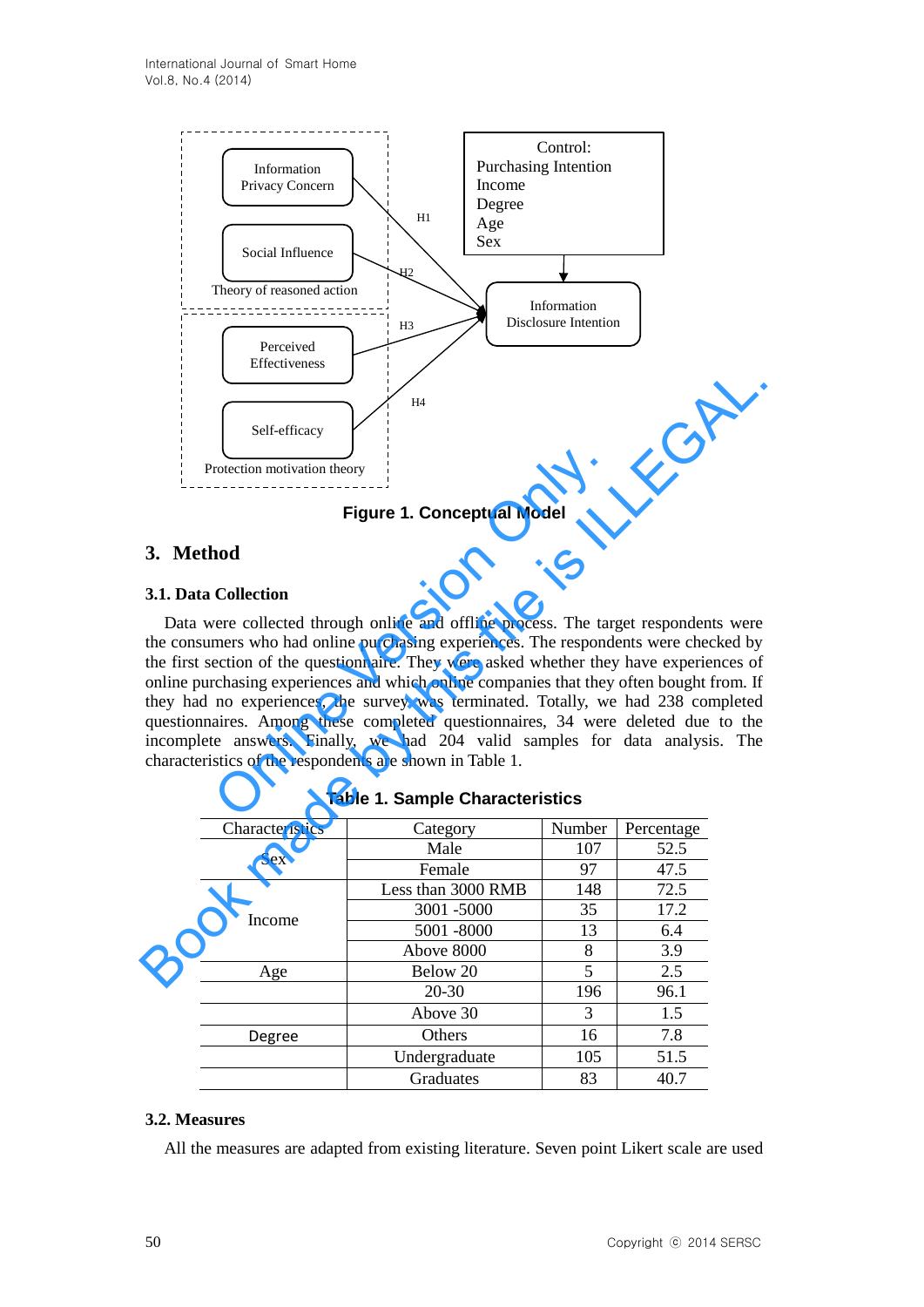in this study. Information privacy concern is adapted from Malhotra, Kim and Agarwal [15]. It is a secondary factor with three sub-dimensions. The three sub-dimensions are collection, control, and awareness. We adapt social influence from Venkatesh, Morris, Davis and Davis [30]. Self-efficacy is adapted from Lai, Li and Hsieh [12]. Apart from its original usage in IT adoption, we adapt social influence and self-efficacy in new context of online shopping. Perceived effectiveness is adapted from Parasuraman, Zeithaml and Malhotra [18]. In E-service quality, it reflects how the companies' website can assure the information security. It is also consistent with the perceived IT effectiveness in Lai, Li and Hsieh [12]. We also include several control variables in the model. In addition to the consumers' characteristics, we use purchasing intention that is adapted from Zeithaml, Berry and Parasuraman [34].

Since we only select one respondent to answer all the questions, it is necessary to concern about the common method variance (CMV). We use Harmon's single factor test to test the CMV in this study. If CMV exists, a single factor will account for the majority of covariance in the variables [20]. After taking the exploratory factor analysis for all effective questionnaires, the un-rotated factor analysis result showed that none of the factor account for most of the variance, which suggests absence of the CMV problem. We also check the correlation matrix. CMV is unlikely present if there are no too high correlations  $(>0.9)$  [19].

### **4. Data Analysis and Results**

The partial least squares (PLS) approach to structural equation modeling (SEM) is used in this study. PLS has been widely adopted in business research such as information systems, marketing, and operations management [7, 21, 28]. Unlike the covariance-based SEM techniques, PLS assess a structural model together with its measurement model. In addition, instead of goodness of fit indices,  $R^2$  value is provided to indicate the predictive power of independent variables. In this study, SmartPLS software (2.0.M3 version) is used.

The measurement model is assessed using reliability and validity tests [9]. Reliability is verified by inspecting the internal consistency of items, which is demonstrated by Cronbach's alpha. Table 2 shows that the reliability of all the constructs is above 0.7. Convergent validity is evaluated by the average variance extracted (AVE) values. All AVEs of our constructs are higher than the recommended cut-off value of 0.5, suggesting convergent validity is achieved in this study. Discriminant validity is assessed by comparing the square root of AVE of each construct against its correlations with other constructs. Table 2 shows that discriminant validity is confirmed in this study. In Table 3, factor loadings of scale items are listed. Solution matrix. CMV is unlikely present if the correlation matrix. CMV is unlikely present if the sectrelation matrix. CMV is unlikely present if the sectrelation matrix. CMV is unlikely present if the sectre of the sect concar about as common metaloog variance (civity). We use raininot sharge tactor will decount for the majority<br>to test the CMV in this study. If CMV exists, a single factor will account for the majority<br>of covariance in t

| No. | Construct                 | a    | <b>AVE</b> | (1)     | (2)     | (3)  | (4)    | 5)   | (6)  |
|-----|---------------------------|------|------------|---------|---------|------|--------|------|------|
|     | disclosure<br>Information |      |            |         |         |      |        |      |      |
|     | intent                    | 0.87 | 0.79       | 0.89    |         |      |        |      |      |
| 2.  | Information<br>privacy    |      |            |         |         |      |        |      |      |
|     | concern                   | 0.93 | 0.63       | $-0.10$ | 0.80    |      |        |      |      |
| 3.  | Perceived effectiveness   |      | 0.80       | 0.43    | 0.22    | 0.89 |        |      |      |
| 4.  | Purchasing intent         |      | 0.67       | 0.54    | 0.01    | 0.31 | 0.82   |      |      |
| 5.  | Self-efficacy             | 0.94 | 0.84       | 0.32    | 0.24    | 0.45 | 0.36   | 0.92 |      |
| 6.  | Social influence          |      | 0.82       | 0.63    | $-0.12$ | 0.39 | (0.60) | 0.28 | 0.91 |

**Table 2. Validity of Latent Constructs**

Note: Square root of AVE is shown on the diagonal of each matrix in bold; interconstruct correlation is shown off the diagonal.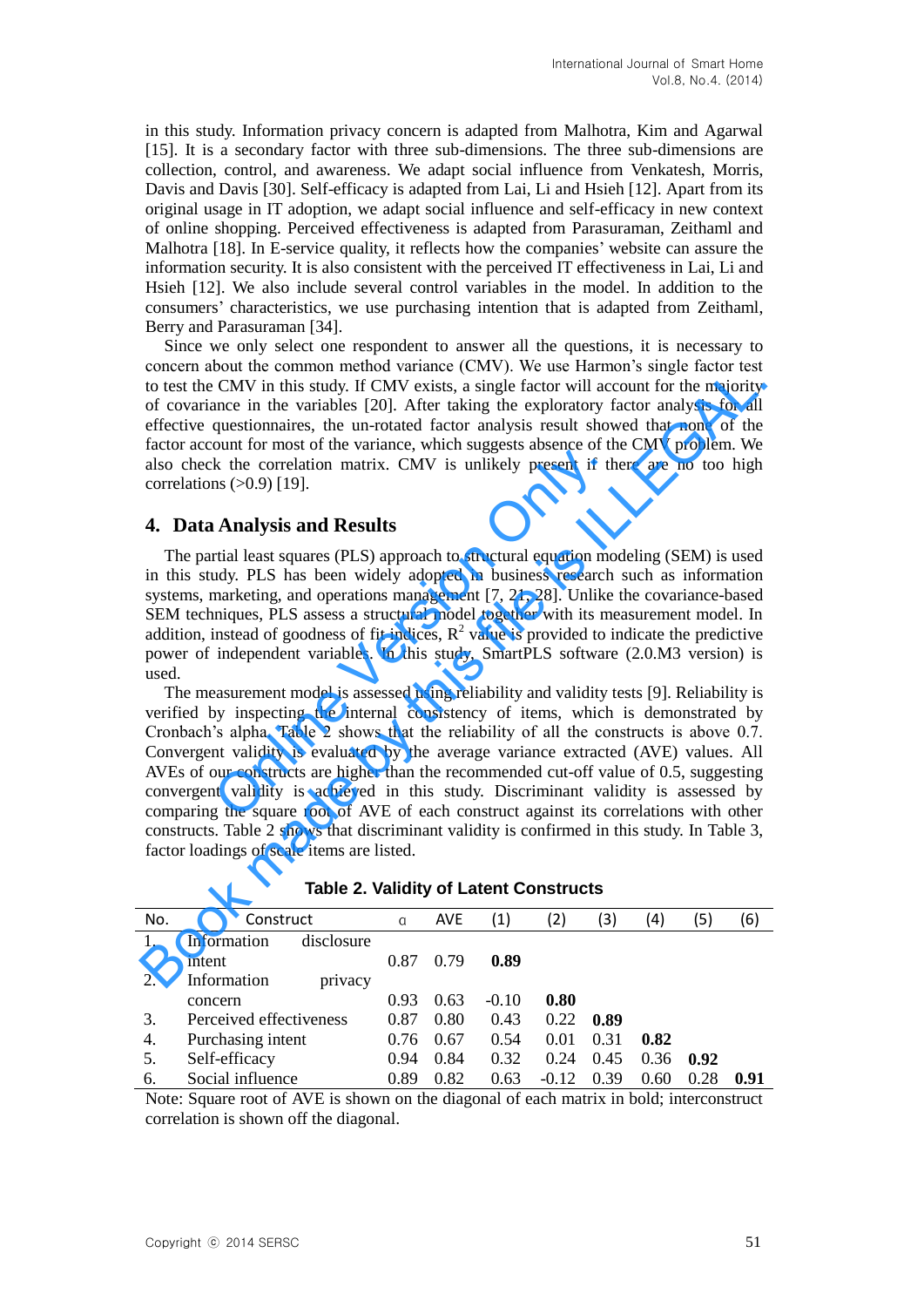|                                                                                                                     | <b>Confirmatory Factor Analysis</b> |              |  |
|---------------------------------------------------------------------------------------------------------------------|-------------------------------------|--------------|--|
|                                                                                                                     | of Construct Measures               |              |  |
| <b>Construct Measures</b>                                                                                           | First-order                         | Second-order |  |
|                                                                                                                     | Std. Factor                         | Std. Factor  |  |
|                                                                                                                     | Loading                             | Loading      |  |
| <b>Information disclosure intention</b>                                                                             |                                     |              |  |
| I would like to reveal financial information in online<br>shopping                                                  | 0.912                               |              |  |
| I would like to assure that my financial information in online<br>shopping is true                                  | 0.852                               |              |  |
| I believe that it is viable to reveal financial information in<br>online shopping                                   | 0.904                               |              |  |
| <b>Information privacy concern</b>                                                                                  |                                     |              |  |
| <b>Collection</b>                                                                                                   |                                     | 0.863        |  |
| It usually bothers me when online companies ask me for                                                              | 0.833                               |              |  |
| personal information<br>When online companies ask me for personal information, I                                    |                                     |              |  |
| sometimes think twice before providing it                                                                           | 0.887                               |              |  |
| It bothers me to give personal information to so many online<br>companies                                           | 0.913                               |              |  |
| I'm concerned that online companies are collecting too much                                                         | 0.882                               |              |  |
| personal information about me                                                                                       |                                     |              |  |
| <b>Control</b>                                                                                                      |                                     | 0.913        |  |
| Consumer online privacy is really a matter of consumers'                                                            |                                     |              |  |
| right to exercise control and autonomy over decisions about<br>how their information is collected, used, and shared | 0.899                               |              |  |
| Consumer control of personal information lies at the heart of                                                       |                                     |              |  |
| consumer privacy                                                                                                    | 0.905                               |              |  |
| I believe that online privacy is invaded when control is lost                                                       | 0.834                               |              |  |
| or unwillingly reduced as a result of a marketing transaction                                                       |                                     |              |  |
| <b>Awareness</b>                                                                                                    |                                     | 0.917        |  |
| Companies seeking information online should disclose the                                                            | 0.918                               |              |  |
| way the data are collected, processed, and used                                                                     |                                     |              |  |
| A good consumer online privacy policy should have a clear<br>and conspicuous disclosure                             | 0.935                               |              |  |
| It is very important to me that I am aware and knowledgeable                                                        |                                     |              |  |
| about how my personal information will be used                                                                      | 0.893                               |              |  |
| <b>Social influence</b>                                                                                             |                                     |              |  |
| My friends think that I should provide personal contact<br>information in online shopping                           | 0.949                               |              |  |
| My families think that I should provide my financial                                                                | 0.921                               |              |  |
| information in online shopping                                                                                      |                                     |              |  |
| My colleagues or classmates think that I should provide my<br>financial information in online shopping              | 0.849                               |              |  |
| <b>Perceived effectiveness</b>                                                                                      |                                     |              |  |
| The company's website would protect my private data in                                                              |                                     |              |  |
| online shopping                                                                                                     | 0.913                               |              |  |
| The company's website would not leakage my personal<br>information to other websites                                | 0.930                               |              |  |
| The company's website would protect my credit card                                                                  | 0.836                               |              |  |
| information from other usage                                                                                        |                                     |              |  |

# **Table 3. Factor Loadings of Scale Items**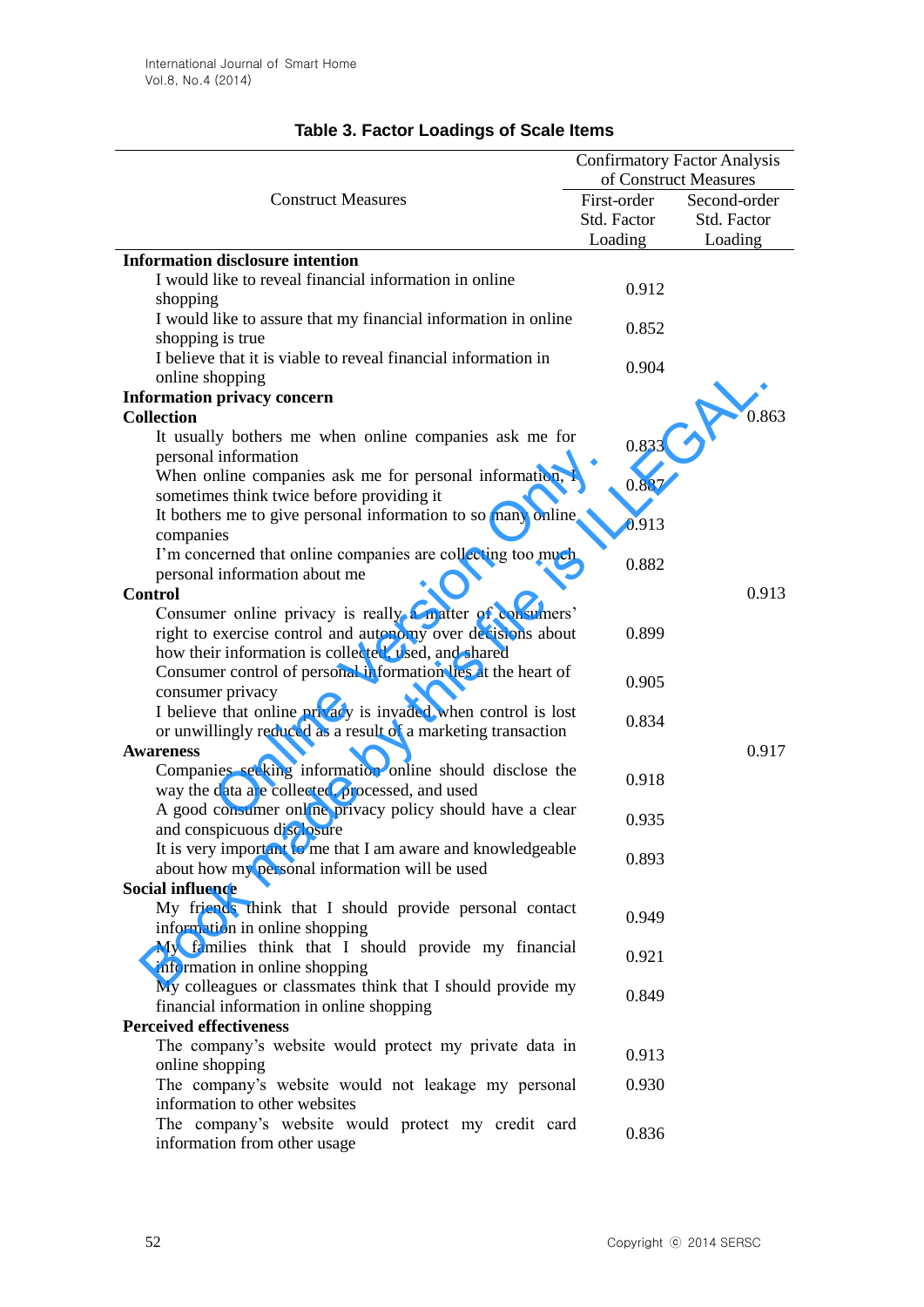| <b>Self-efficacy</b>                                                                                                   |       |  |
|------------------------------------------------------------------------------------------------------------------------|-------|--|
| I am confident of my skill to handle online purchasing<br>security issues                                              | 0.913 |  |
| I am confident of handling online purchasing security issues<br>even if there is no one around to show me how to do it | 0.940 |  |
| I am confident of handling online purchasing security issues<br>even if I have never used such security issues before  | 0.948 |  |
| I am confident of handling online purchasing security issues<br>after observing someone else deal with similar issues  | 0.871 |  |
| <b>Purchasing intention</b>                                                                                            |       |  |
| I classify myself as the loyal customer of the company                                                                 | 0.674 |  |
| I do not want to change to other companies for better service                                                          | 0.877 |  |
| I will continue the transactions with the company even if I<br>need to pay more money                                  | 0.891 |  |

The results of the structural model are showed in Figure 2. The model explains 49.9% of variance  $(R^2)$  of information disclosure intention. Consistent with the theoretical conjectures, information privacy concern is significantly and negatively related to information disclosure intention. Social influence and self-efficacy have significant and positive influence on information disclosure intention. However, the significant impact of perceived effectiveness on information disclosure intention is not supported. Among the control variables, only purchasing intent has significant impact on information disclosure intention.



#### **Figure 2. SEM Results**

We also conducted further analyses by dividing the sample into two groups. One group is online companies such as Taobao.com that are open platform for offline companies (149 samples). The other group includes companies like JD.com, dangdang.com, Joyo.com, and VANCL.com that are mainly direct online sale companies (63 samples). In the following discussions, we use JD.com to represent these four companies. We separately run our model in each subsample. Great differences are found across two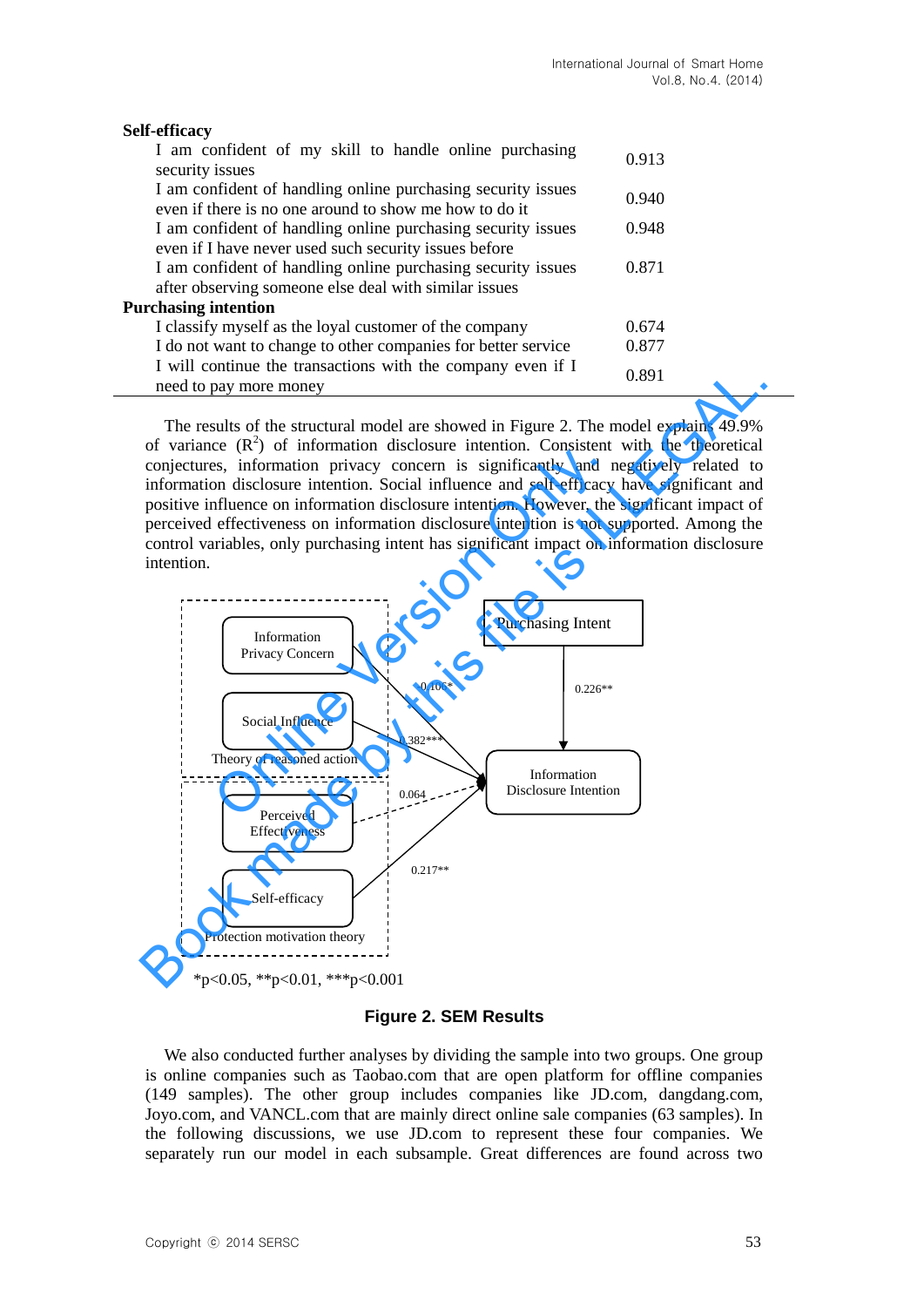groups (Table 4). It is interesting to find that information privacy concern and self-efficacy have no significant impact on information disclosure intention in the companies such as JD.com. It seems that these factors are more effective when consumers purchase in an open platform for offline companies. Considering the differences in the two types of companies, we use ANOVA to compare the mean value of key factors (Table 5). The results show that information disclosure intention, social influence, perceived effectiveness, and purchasing intention have higher level in the consumers of JD.com than Taobao.com.

|                                               | Taobao.com $(149)$ JD.com $(63)$ |     |                  |        |
|-----------------------------------------------|----------------------------------|-----|------------------|--------|
|                                               | Path                             |     | Path             |        |
|                                               | Coefficient/Sig.                 |     | Coefficient/Sig. |        |
| Information privacy concern $\rightarrow$ IDI | $-0.152$                         | ∗   | 0.066            |        |
| Social influence $\rightarrow$ IDI            | 0.403                            | *** | 0.290            | $\ast$ |
| Perceived effectiveness -> IDI                | 0.127                            |     | $-0.034$         |        |
| $Self\text{-efficacy} > IDI$                  | 0.232                            | *** | 0.203            |        |

**Table 4. Comparison of Path Coefficients between Groups**

|  | Table 5. Factor Score Differences between Groups |  |
|--|--------------------------------------------------|--|
|  |                                                  |  |

| Self-efficacy $\rightarrow$ IDI                                                                                                                                                                                                                                                                                   |            |      | 0.232 | ***              | 0.203            |  |  |
|-------------------------------------------------------------------------------------------------------------------------------------------------------------------------------------------------------------------------------------------------------------------------------------------------------------------|------------|------|-------|------------------|------------------|--|--|
| IDI: information disclosure intention                                                                                                                                                                                                                                                                             |            |      |       |                  |                  |  |  |
| Table 5. Factor Score Differences between Groups                                                                                                                                                                                                                                                                  |            |      |       |                  |                  |  |  |
|                                                                                                                                                                                                                                                                                                                   | JD.com(63) |      |       | Taobao.com (149) |                  |  |  |
| Factors                                                                                                                                                                                                                                                                                                           | Mean       | SD.  | Mean  | SD               | Sig.(two-tailed) |  |  |
| Information disclosure intention                                                                                                                                                                                                                                                                                  | 4.24       | 1.44 | 3.57  | 1.44             | 0.002            |  |  |
| Information privacy concern                                                                                                                                                                                                                                                                                       | 5.72       | 0.89 | 5.69  | 0.99             | 0.830            |  |  |
| Social influence                                                                                                                                                                                                                                                                                                  | 3.98       | 1.61 | 3.32  | 1.44             | 0.004            |  |  |
| Perceived effectiveness                                                                                                                                                                                                                                                                                           | 4.82       | 1.13 | 4.47  | 1.04             | 0.031            |  |  |
| Self-efficacy                                                                                                                                                                                                                                                                                                     | 4.80       | 1.26 | 4.66  | 1.14             | 0.408            |  |  |
| Purchasing intention                                                                                                                                                                                                                                                                                              | 4.36       | 1.26 | 3.77  | 1.21             | 0.002            |  |  |
| <b>5. Discussions and Conclusions</b><br>Consistent with the findings of [5], we found that information privacy concern is<br>negatively related to information disclosure intention. Our findings also support the<br>arguments in IT adoption literature that self-efficacy would improve IT usage [12]. In our |            |      |       |                  |                  |  |  |
| content celf efficear helpe in improving information dicelegyes intention in online                                                                                                                                                                                                                               |            |      |       |                  |                  |  |  |

# **5. Discussions and Conclusions**

Consistent with the findings of [5], we found that information privacy concern is negatively related to information disclosure intention. Our findings also support the arguments in IT adoption literature that self-efficacy would improve IT usage [12]. In our context, self-efficacy helps in improving information disclosure intention in online shopping. Although consistent with our hypotheses, it is interesting to find that social influence has the most significant impact on information disclosure intention. It seems that social influence plays the most important role for information disclosure intention in online shopping. It shows that the word of mouse is very important in online shopping. Social influence has relatively high impact on information disclosure intention than self-efficacy. In China, it may be true that some others' suggestions are relatively important than self-confidence in dangerous situation. **Example 12 Coefficient/Sig. Coefficient/Sig. Social influence**  $\sim$  **EDI** (1.152 \* 0.066 \* 0.066 \* 0.067 \* 0.069 \* Pereivived effectiveness  $\sim$  **IDI** (1.127 \* 0.233 \* 0.290 \* Pereivived effectivences  $\sim$  **IDI** in

In this study, we did not confirm the significant role of perceived effectiveness for information disclosure intention. It may be due to the indirect impact of perceived effectiveness on information disclosure intention. The other three antecedents is close related to the individual person's attitudes, subjective norm, and ability. It is embedded in the mind or body of the person. However, perceived effectiveness is formed by the influence of the online shopper. The other reason may be the lack of variance among the few companies.

Further analyses show that online consumers' behaviors will be different when they purchase in different kinds of online companies. During purchase in direct sale online companies, consumers have higher intention to provide their personal information and to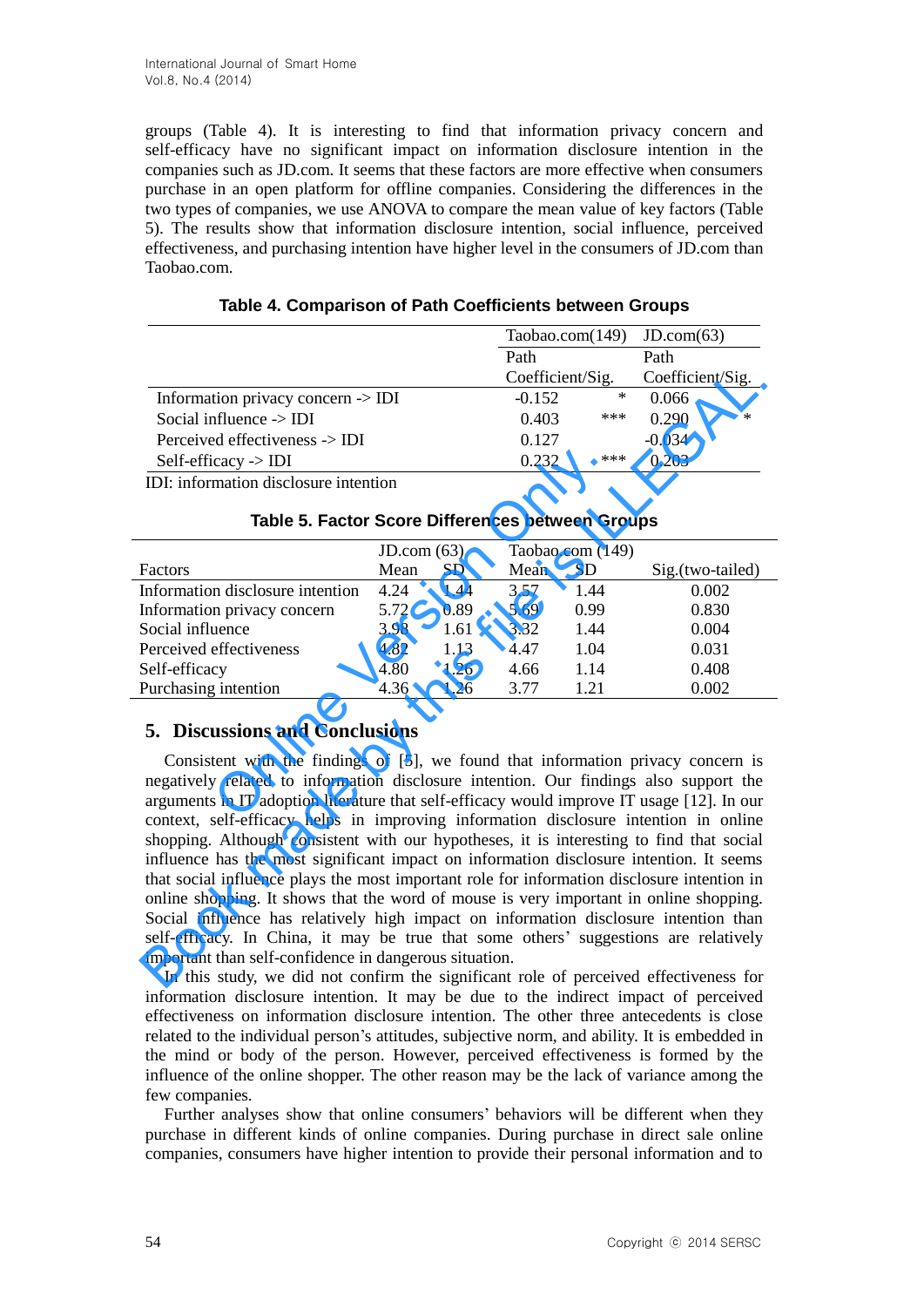purchase. Also the security system of these online companies make consumers fell more comfortable, which is demonstrated by the higher level of perceived effectiveness. Another interesting finding is that social influence has higher level in the consumers of these online companies too. It indicates that most consumers give positive word of mouse of these online companies.

In summary, we have proposed and empirically tested a comprehensive model of information disclosure intention and its four antecedents based on TRA and PMT. We simultaneous test the impacts of four antecedents on information disclosure intention. We have provided some results that are consistent with the prior literature: information privacy concern inhibits information disclosure intention; social influence and self-efficacy facilitate information disclosure intention. However, our study also shows some surprise: perceived effectiveness has no impact on information disclosure intention. Therefore, this study contributes to the online shopping literature by providing insights into the antecedents of information disclosure intention. Our study also shows some interesting results by classifying the samples according to types of online companies.

### **6. Limitations and Future Research Directions**

Clearly, all research has limitations. There are several limitations to this study. First, this study includes only a limited number of respondents who have relatively low income. People who have different level of income may behave differently in online shopping. Therefore, the generalization of our findings to other consumers may not be valid. Future studies could include more high income consumers and compare the differences. Second, we only use survey method to investigate the relationships of perceived values. It will be better to combine experimental and survey methods to investigate the causal effects. reactions and Future Research Driections<br>
reaction includes only a limited number of respondents who have r<br>
ho have different level of income may behave differently,<br>
the generalization of our findings to other consumers intertion, in study controllates on the minimal stopped includent by providing inalgrams<br>
into the antecedents of information disclosure intention. Our study also shows some<br>
interesting results by classifying the samples

Regarding other possibilities for future research, the first recommendation is to investigate the impact of perceived effectiveness on online consumers' behaviors. It is interesting to identify some mediators between perceived effectiveness and information disclosure intention.

In addition, in order to understand the influence of online companies' type, it is interesting to collect comparable sample to test the moderating effects. In addition to online consumers' personal attitudes, online companies' characteristics are also important factors that may influence information disclosure intention.

#### **Acknowledgements**

This research is supported by the Fundamental Research Funds for the Central Universities (2013ZM0122) and the National Natural Science Foundation of China (#71272132, #71131003, #71233003, #71090403/71090400), and key Project of Philosophy and Social Sciences Research, Ministry of Education (12JZD042).

### **References**

- [1] K. G. Boakye, V. R. Prybutok and S. D. Ryan, "The intention of continued web-enabled phone service usage: A quality perspective", Operations Management Research, vol. 5, no. 1-2, **(2012)**, pp. 14-24.
- [2] M. J. Culnan and P. K. Armstrong, "Information privacy concerns, procedural fairness, and impersonal trust: An empirical investigation", Organization Science, vol. 10, no. 1, **(1999)**, pp. 104-115.
- [3] F. D. Davis, "Perceived usefulness, perceived ease of use, and user acceptance of information technology", MIS Quarterly, vol. 13, no. 3, **(1989)**, pp. 319-340.
- [4] T. Dinev and P. Hart, "Internet privacy concerns and social awareness as determinants of intention to transact", International Journal of Electronic Commerce, vol. 10, no. 2, **(2006)**, pp. 7-29.
- [5] T. Dinev, P. Hart and M. R. Mullen, "Internet privacy concerns and beliefs about government surveillance–An empirical investigation", The Journal of Strategic Information Systems, vol. 17, no. 3, **(2008)**, pp. 214-233.
- [6] M. A. Eastlick, S. L. Lotz and P. Warrington, "Understanding online B-to-C relationships: an integrated model of privacy concerns, trust, and commitment", Journal of Business Research, vol. 59, no. 8, **(2006)**, pp. 877-886.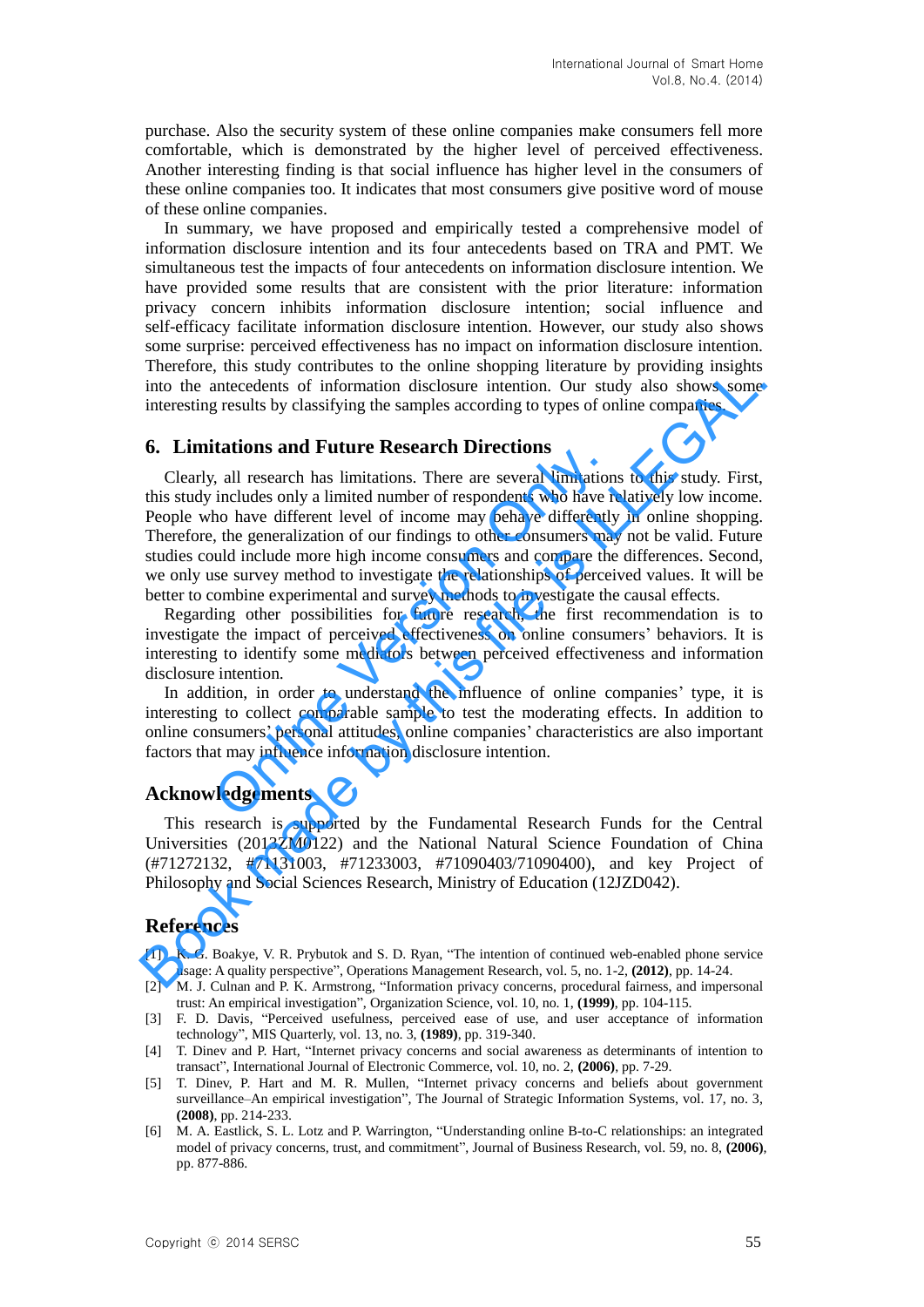- [7] R. Etemad-Sajadi and D. Rizzuto, "The antecedents of consumer satisfaction and loyalty in fast food industry: A cross-national comparison between Chinese and Swiss consumers", International Journal of Quality & Reliability Management, vol. 30, no. 7, **(2013)**, pp. 780-798.
- [8] M. Fishbein and I. Ajzen, "Belief, attitude, intention and behavior: An introduction to theory and research", Addsion-Wesley, Reading MA, **(1975)**.
- [9] C. Fornell and D. F. Larcker, "Structural equation models with unobservable variables and measurement error: Algebra and statistics", Journal of Marketing Research, **(1981)**, pp. 382-388.
- [10] C.-L. Hsu and H.-P. Lu, "Why do people play on-line games? An extended TAM with social influences and flow experience", Information & Management, vol. 41, no. 7, **(2004)**, pp. 853-868.
- [11] H.-M. Huang and S.-S. Liaw, "Exploring users' attitudes and intentions toward the web as a survey tool", Computers in Human Behavior, vol. 21, no. 5, **(2005)**, pp. 729-743.
- [12] F. Lai, D. Li and C.-T. Hsieh, "Fighting identity theft: The coping perspective", Decision Support Systems, vol. 52, no. 2, **(2012)**, pp. 353-363.
- [13] Y. Li, "Theories in online information privacy research: A critical review and an integrated framework", Decision Support Systems, vol. 54, no. 1, **(2012)**, pp. 471-481.
- [14] H. Liang and Y. Xue, "Avoidance of Information Technology Threats: A Theoretical Perspective", MIS Quarterly, vol. 33, no. 1, **(2009)**, pp. 71-90.
- [15] N. K. Malhotra, S. S. Kim and J. Agarwal, "Internet users' information privacy concerns (IUIPC): the construct, the scale, and a causal model", Information Systems Research, vol. 15, no. 4, **(2004)**, pp. 336-355.
- [16] P. A. Norberg, D. R. Horne and D. A. Horne, "The privacy paradox: Personal information disclosure intentions versus behaviors", Journal of Consumer Affairs, vol. 41, no. 1, **(2007)**, pp. 100-126.
- [17] N. Olivero and P. Lunt, "Privacy versus willingness to disclose in e-commerce exchanges: The effect of risk awareness on the relative role of trust and control", Journal of Economic Psychology, vol. 25, no. 2, **(2004)**, pp. 243-262. Norberg, D. R. Horne and D. A. Horne, "The privacy paradox: Persoons versus behaviors", Journal of Consumer Affairs, vol. 41, no. 1, (2009, oversus willingness to disclose in e-commercor and P. Lunt, "Privacy versus willin (14) H. Lining and Y. Note "Notomate of information (echnology Irrests: A Ineoteical Perspective , MIS Currently, U.S. Nallolon, S. S. Kim and J. Agarwail, "Internet users' information privacy concerns (UIPC; the MIS Curr
- [18] A. Parasuraman, V. A. Zeithaml and A. Malhotra, "ES-QUAL a multiple-item scale for assessing electronic service quality", Journal of Service Research, vol. 7, no. 3, **(2005)**, pp. 213-233.
- [19] P. A. Pavlou, H. Liang and Y. Xue, "Understanding and mitigating uncertainty in online exchange relationships: A principal-agent perspective", MIS Quarterly, vol. 31, no. 1, **(2007)**, pp. 105-136.
- [20] P. M. Podsakoff, S. B. MacKenzie, J.-Y. Lee and N. P. Podsakoff, "Common method biases in behavioral research: a critical review of the literature and recommended remedies", Journal of Applied Psychology, vol. 88, no. 5, **(2003)**, pp. 879-903.
- [21] Y. Poolthong and R. Mandhachitara, "Customer expectations of CSR, perceived service quality and brand effect in Thai retail banking", International Journal of Bank Marketing, vol. 27, no. 6, **(2009)**, pp. 408-427.
- [22] R. W. Rogers, "A protection motivation theory of fear appeals and attitude change1", The Journal of Psychology, vol. 91, no. 1, **(1975)**, pp. 93-114.
- [23] R. W. Rogers, "Cognitive and physiological processes in fear appeals and attitude change: A revised theory of protection motivation", R. Petty Ed. Social Psychophysiology: a Source Book, Guilford Press, New York, **(1983)**, pp. 153-176.
- [24] K. B. Sheehan and M. G. Hoy, "Flaming, complaining, abstaining: How online users respond to privacy concerns", Journal of Advertising, vol. 28, no. 3, **(1999)**, pp. 37-51.
- [25] H. Sheng, F. F.-H. Nah and K. Siau, "An experimental study on ubiquitous commerce adoption: Impact of personalization and privacy concerns", Journal of the Association for Information Systems, vol. 9, no. 6, **(2008)**.
- [26] B. H. Sheppard, J. Hartwick and P. R. Warshaw, "The theory of reasoned action: A meta-analysis of past research with recommendations for modifications and future research", Journal of Consumer Research, vol. 15, no. 3, **(1988)**, pp. 325-343.
- [27] J.-Y. Son and S. S. Kim, "Internet users' information privacy-protective responses: A taxonomy and a nomological model", MIS Quarterly, **(2008)**, pp. 503-529.
- [28] M. Subramani, "How do suppliers benefit from information technology use in supply chain relationships?", MIS Quarterly, vol. 28, no. 1, **(2004)**, pp. 45-73.
- [29] M. Tan and T. S. Teo, "Factors influencing the adoption of Internet banking", Journal of the AIS, vol. 1, no. 1, **(2000)**, pp. 1-42.
- [30] V. Venkatesh, M. G. Morris, G. B. Davis and F. D. Davis, "User acceptance of information technology: Toward a unified view", MIS Quarterly, vol. 27, no. 3, **(2003)**, pp. 344-376.
- [31] R. Wakefield, "The influence of user affect in online information disclosure", The Journal of Strategic Information Systems, vol. 22, no. 2, **(2013)**, pp. 157-174.
- [32] H. Xu, T. Dinev, J. Smith and P. Hart, "Information Privacy Concerns: Linking Individual Perceptions with Institutional Privacy Assurances", Journal of the Association for Information Systems, vol. 12, no. 12, **(2011)**, pp. 798-824.
- [33] H. Xu, X. R. Luo, J. M. Carroll and M. B. Rosson, "The personalization privacy paradox: an exploratory study of decision making process for location-aware marketing", Decision Support Systems, vol. 51, no. 1, **(2011)**, pp. 42-52.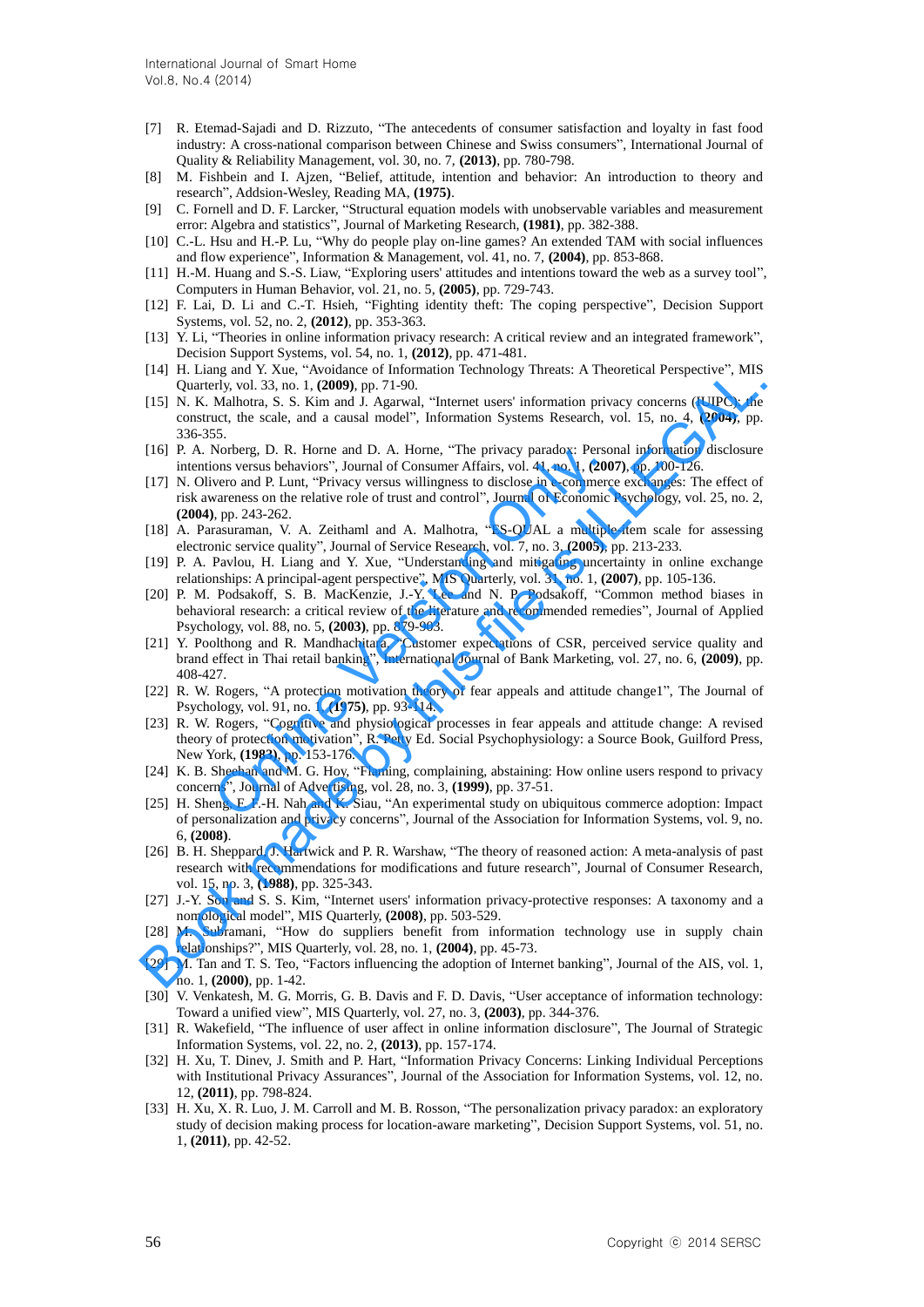- [34] V. A. Zeithaml, L. L. Berry and A. Parasuraman, "The behavioral consequences of service quality", Journal of Marketing, vol. 60, no. 2, **(1996)**, pp. 31-46.
- [35] Y. Zhang, J. Bian and W. Zhu, "Trust fraud: A crucial challenge for China's e-commerce market", Electronic Commerce Research and Applications, vol. 12, no. 5, **(2013)**, pp. 299-308.

### **Authors**

**Zhiqiang Wang**, is an assistant professor at the School of Business Administration, South China University of Technology. His research interests are new product development and supply chain management. He has published in Computers and Industrial Engineering, Supply Chain Management: an International Journal, etc.

**Yanjun Liu**, has been a graduate student of School of Business Administration, South China University of Technology. She is working in China Mobile Group Guangdong CO., LTD Qingyuan Branch. **Yanjun Liu,** has been a graduate student of School of Business Administration, South China University of Technology. She is working in China Mobile Group Guangdong CO., LTD Qingyuan Branch.